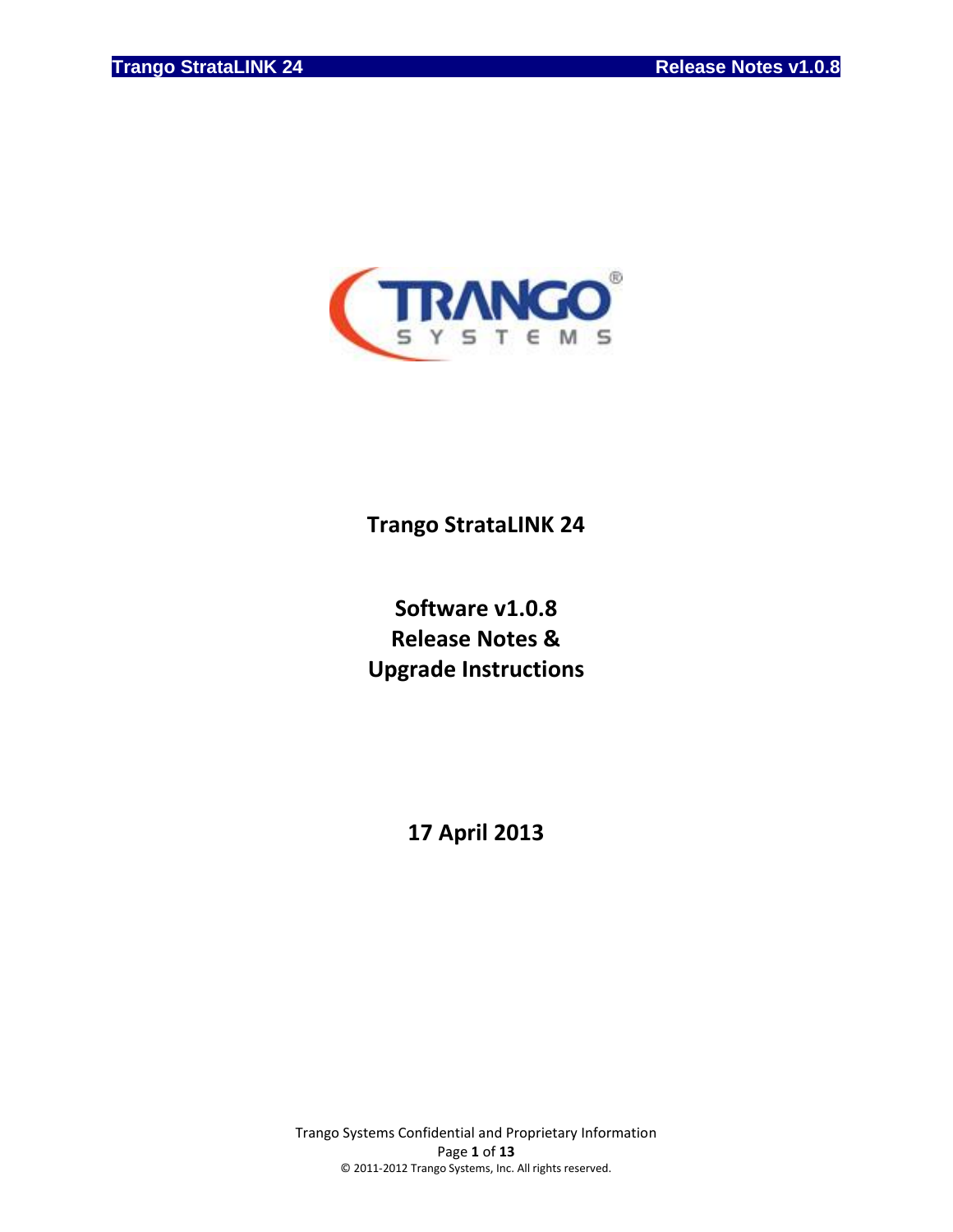# **Table of Contents**

- Image Updates
- Supported Modulation/Symbol rate combination
- New Features
- Bug Fixes
- Limitations
- Upgrade Instructions FTP
- Upgrade Instructions TFTP
- Revision History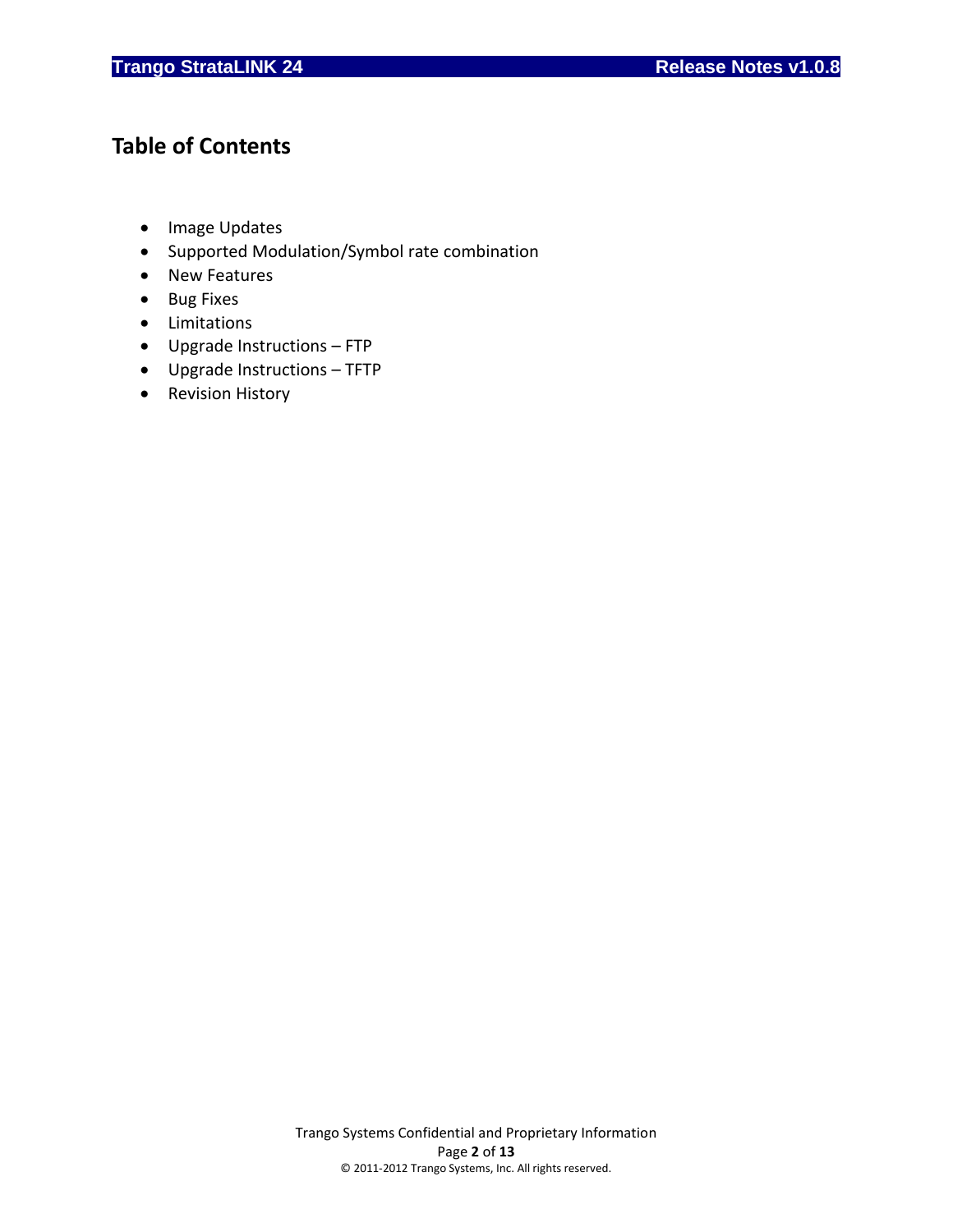# **Trango StrataLINK 24 v1.0.8 Release**

### **The release consists of the following software images**

| <b>FPGA</b> version:                                 | 0112030D        |
|------------------------------------------------------|-----------------|
| OS version                                           | 2p6r22b0D041713 |
| <b>FW version</b>                                    | 1p0r8D041713    |
| <b>Modem Version</b>                                 | 6201.4.4        |
| Bold typeface indicates new images for this release. |                 |

### **Supported Modulation/Symbol rate combination in this release – uncompressed**

| <b>BW</b><br>(MHz) | <b>Sym</b><br>Rate<br>(Msps) | <b>QPSK</b> | 8PSK | <b>16</b><br><b>QAM</b> | 32<br><b>QAM</b> | 64<br><b>QAM</b> | 128<br><b>QAM</b> | 256<br>QAM | 512<br><b>QAM</b> | 1024<br><b>QAM</b> |
|--------------------|------------------------------|-------------|------|-------------------------|------------------|------------------|-------------------|------------|-------------------|--------------------|
| 10                 | 8.32                         | 15          | 23   | 30                      | 37               | 46               | 53                | 60         | 68                | <b>NA</b>          |
| 14                 | 12.2                         | 22          | 34   | 45                      | 55               | 67               | 78                | 88         | 100               | 113                |
| 20                 | 17.42                        | 31          | 47   | 63                      | 78               | 96               | 111               | 126        | 143               | 162                |
| 25                 | 21.8                         | 39          | 60   | 80                      | 99               | 120              | 140               | 160        | 182               | 206                |
| 30                 | 26                           | 47          | 71   | 95                      | 118              | 142              | 167               | 192        | 218               | 247                |
| 40                 | 34.82                        | 63          | 96   | 128                     | 159              | 192              | 225               | 256        | 291               | 329                |
| 50                 | 43                           | 78          | 118  | 157                     | 195              | 238              | 277               | 318        | 361               | 407                |
| 60                 | 49.5                         | 94          | 141  | 189                     | 234              | 287              | 333               | 391        | 431               | 490                |

## New Features/Enhancements

- 1. Status remote: Reduce the timer for sending out the current status to the remote unit from 20 seconds to 5 seconds to speed up the updates on the web interface.
- 2. Tx Power: Adjust transmit power incrementally by 0.1 dB step size at times when user configures the power and also when the tx power loop adjusts the power according to the temperature.

### Bug fixes

- 1. ACM: Make CLI display for acm\_info and sysinfo 5 consistent.
- 2. Counters: Removed dropped air frames from the RF counters since the counter is not accurately reflecting the correct number of dropped frames.
- 3. Diagnostic: FPGA checking reported failed in the past, removed the incorrect register.
- 4. IP: Reconfigure gateway after changing IBM tagging or VLAN ID.
- 5. Management unresponsiveness: Three events were using the same resource and are now independent.
- 6. Web: DSCP QoS mapping adjusted for global setting from per-port.
- 7. Web: Fixed display of unit\_id (remark) to eliminiate trailing characters.
- 8. Web: Fixed mapping of Tx/Rx PLL to show the correct status.

Trango Systems Confidential and Proprietary Information

#### Page **3** of **13**

© 2011-2012 Trango Systems, Inc. All rights reserved.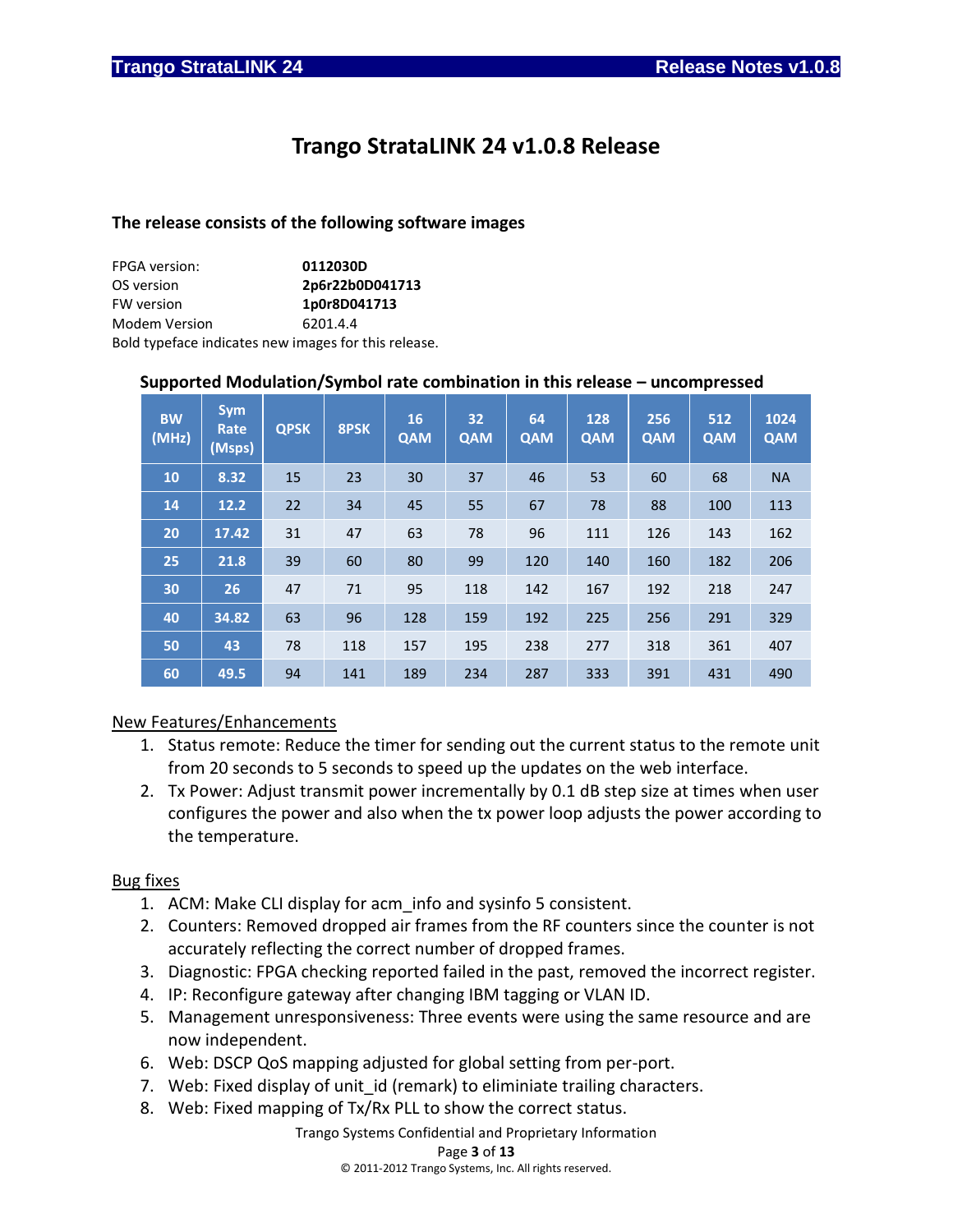### Notes

1. Use config as the username for the config login on web interface.

## Known Limitations

- 1. BER is based on CRC errors and might not reflect the accurate BER on live data. WA: Use External test equipment to measure accurate BER for testing.
- 2. Including a space in a password field can cause management unresponsiveness. Ensure that no spaces are used in passwords. If spaces are included, please provide remote access to Trango Support for assistance or request RMA for repair.
- 3. Refreshing the webpage after selecting reboot may cause the radio to reboot again. WA: Type in the IP address or hostname again instead of using the refresh button.
- 4. With IBM enabled, broadcast and multicast traffic is limited to 100 Mbps.
- 5. RSSI reads 2-3 dB higher than actual for channels over 30 MHz wide.
- 6. RF in/out counters read slightly lower than actual number of packets going over the air. GE1 and GE2 port counters are always accurate.
- 7. Port priority is not functional at this time.
- 8. Pause on/off is not functional at this time.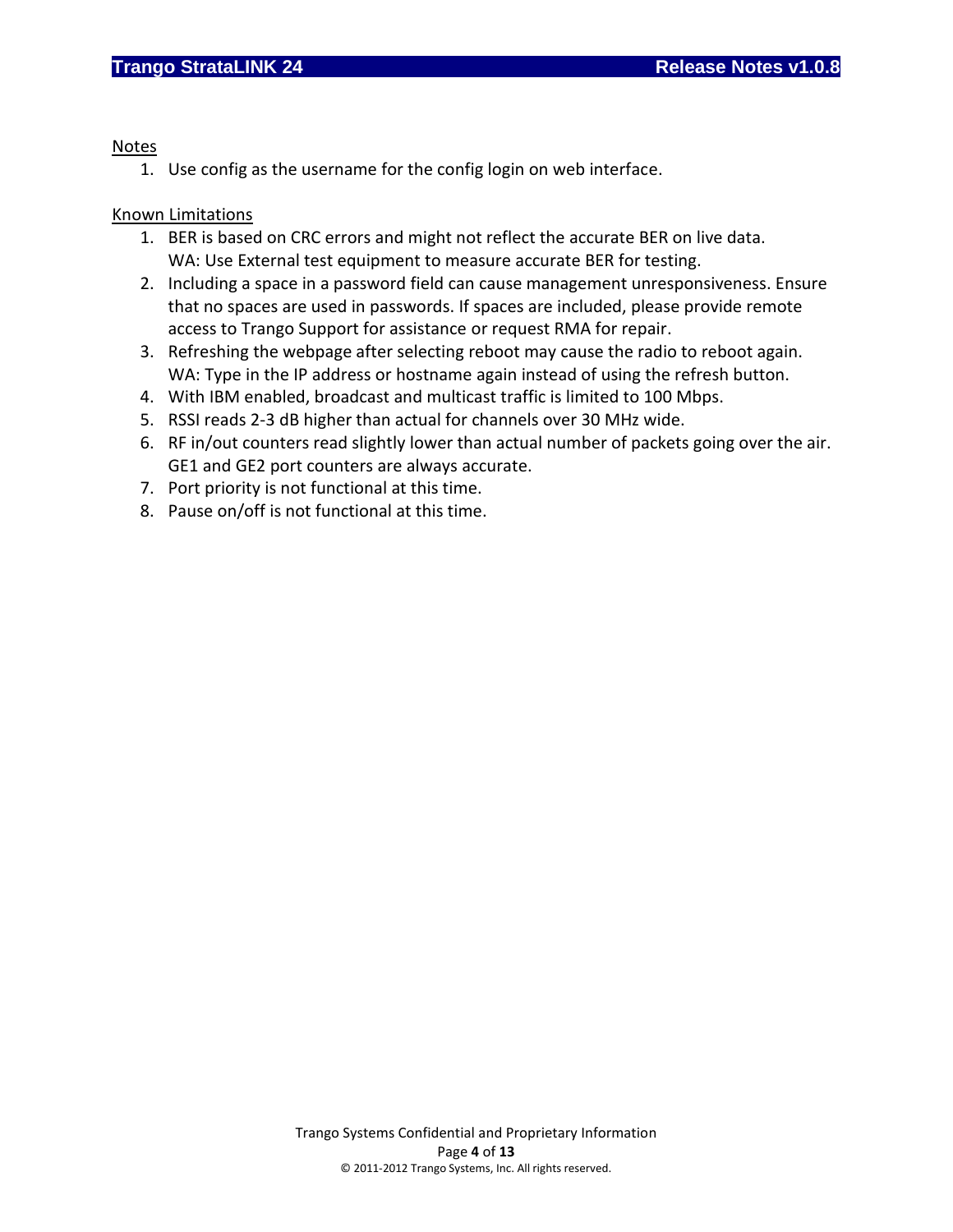**Software Image Upgrade Procedure – FTP (All Versions)**

**Please review these instructions before starting to ensure that you have adequate time scheduled to perform the upgrade as well as fully understand the implications of the process. While all software is tested by Trango Systems on current hardware before being released, it is strongly suggested that you initially perform this upgrade on your lab equipment and not initially in a production environment and test for any and all needed functionality before deploying.**

**Image upgrade for SL24 will be copied to flash during image upgrade (bootimage upgrade) and will not affect the working link until the system is rebooted / power cycled.**

To perform the firmware upgrade using FTP, use the *ftp* command to load the images into memory, then the *bootimage upgrade* commands. The FTP method is much faster and has built in error checking than TFTP. If you prefer to use the TFTP method, instructions can be found in subsequent pages.

All that is needed is the IP address of the ftp server, a username/password, and the filename to be uploaded. The new file to be uploaded should be placed on the server. The ftp server will prompt for the password before allowing access.

If the SL-24 is configured with a route to the Internet, you can even pull the new software images directly from our ftp server. If you would rather load them into a local server, please change the IP addresses and directory structure in the examples below as needed. You will need an appropriate default gateway setup in the SL-24 as well as a route to the Internet through out of band management or IBM.

- 1. Plan to use the file directly from Trango's FTP server or copy it to your own local FTP server. It is recommend to verify the file name and path to ensure that nothing has changed since this document was prepared.
- 2. Note down the current version of the firmware loaded in the radio (CLI: <version>).
- 3. Connect Management Ethernet port to PC.
- 4. Configure an IP address in unit if not already done.
- 5. Start a Telnet or SSH session. Log into the SL-24, go to config node, and then debug node to test connectivity to your ftp server.

*(CLI-view)# config Password: trango (CLI-config)# debug*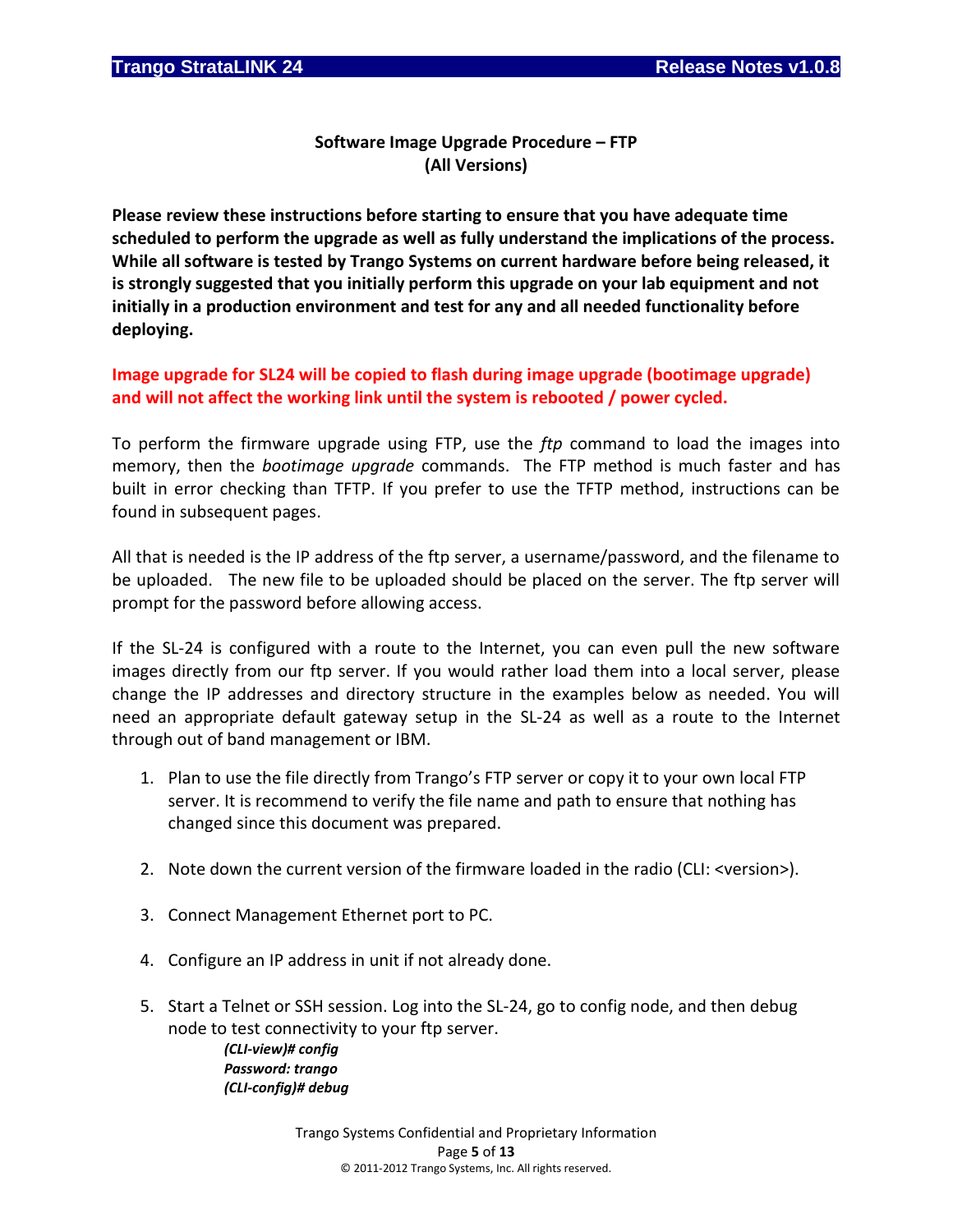#### *Debug> ping 74.62.177.9*

*PING 74.62.177.9 (74.62.177.9): 56 data bytes 64 bytes from 74.62.177.9: seq=0 ttl=127 time=0.965 ms 64 bytes from 74.62.177.9: seq=1 ttl=127 time=10.009 ms*

#### Press ctrl+c to stop the ping.

*--- 74.62.177.9 ping statistics --- 2 packets transmitted, 2 packets received, 0% packet loss round-trip min/avg/max = 0.965/5.487/10.009 ms*

If the ping test is not successful, check your IP address and default gateway to ensure that those are addresses that will reach the Internet through your firewall.

6. After verifying connectivity, return to config node and save your config if not already saved:

*Debug> cli*

*Trango System: Trango StrataLink 24 Command Line Interface v1.0.4*

*(CLI-view)# config Password: trango (CLI-config)# config save* **New configuration saved**

#### **SUCCESS**

7. Run the *ftp* command from the command line as follows to open access to the server: *(CLI-config)# ftp 74.62.177.9 giga password: giga4773*

If prompted for the password multiple times, check the connectivity to the server by pinging the FTP server IP address from the debug prompt. You may also test the ftp credentials from a laptop or other computer on the same network subnet.

8. Next, get the file from the FTP server by typing the get command from the ftp prompt. *ftp> get TL-StrataLink/SL24\_v1.0.8.tar.gz ##########*

*Get operation successful with passive mode*

9. Logout of the ftp session *ftp> logout*

### 10. Process the upgrade using the bootimage upgrade command.

### *(CLI-config)# bootimage upgrade*

*. . . . . . . . . . . . . . . . . . . . . . . . . . . . . . . . . . . . . . . . . . . . . . . . . . . . . . . . . . . . . . . . . . . . . . . . . . . . . . . . . . . . . . . . . . . . . . . . . . . . . . . . . . . . . . . . . . . . . . . . . . . . . . . . . . . . . . . . . . . . . . . . . . . . . . . . . . . . . . . . . . . . . . . . . . . . . . . . . . . . . . . . . . . . . . . . . . . . . . . . . . . . . . . . . . . . . . .* 

#### *SUCCESS*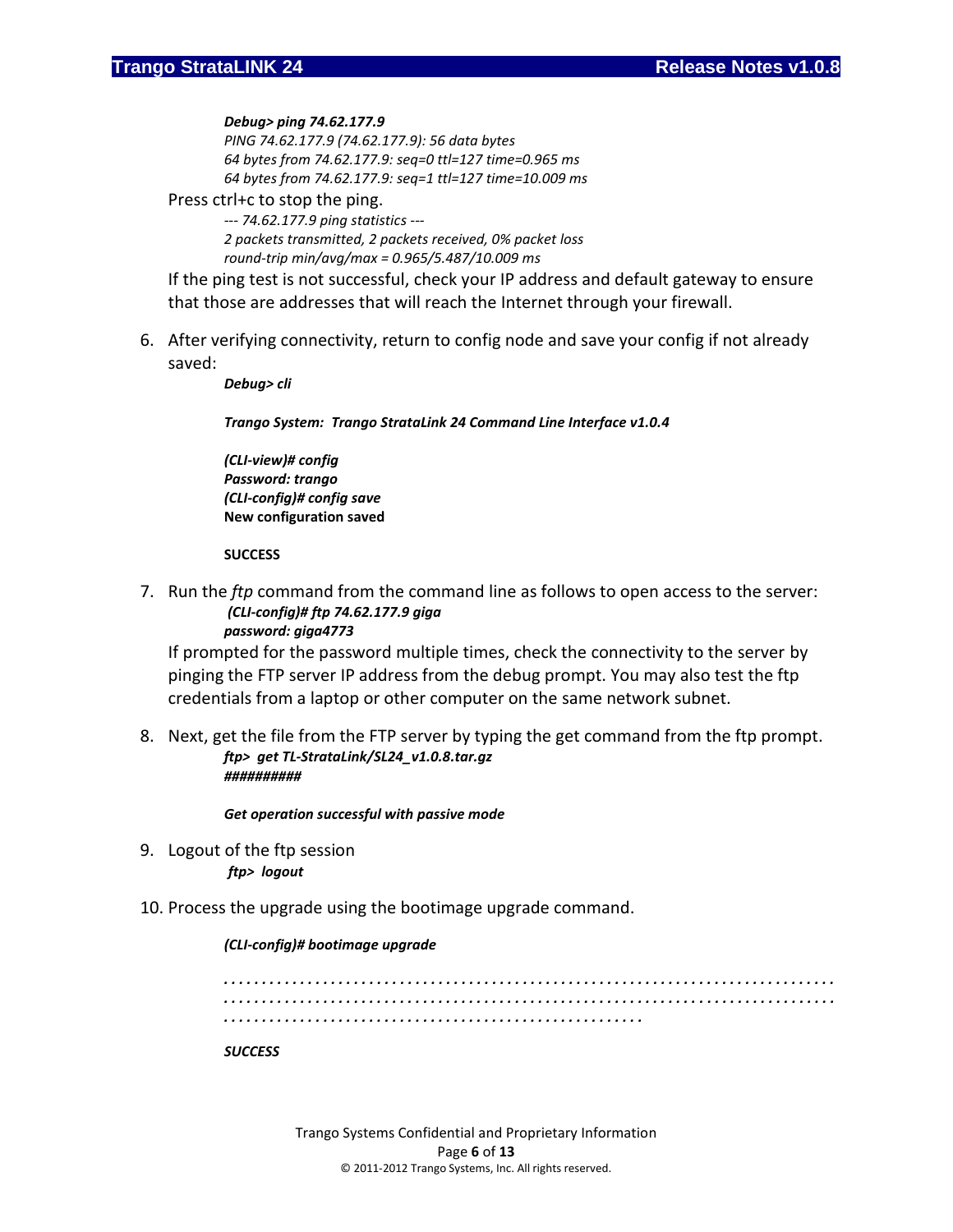11. After the process returns success, reboot the radio for the new image to be loaded into active memory.

*(CLI-config)# reboot*

12. Check the new version on the system with CLI command "version". It should match with the versions listed earlier. **In case of mismatch version, please perform the upgrade again from step 1.**

*Please follow all the instructions as listed above in the upgrade instructions. In the case of version mismatch on the system (local/remote/system) the system is NOT guaranteed to work. In the event of a power failure during the upgrade process or any mismatch conflict, please open a support request at support.trangosys.com for further assistance. Serial console remote access to the OMUs might be required in the event of such failure. It is suggested that all customers have at least one serial/console cable available at each site.*

> **Please don't make any implicit assumptions. In case of any doubt please contact technical support for clarification.**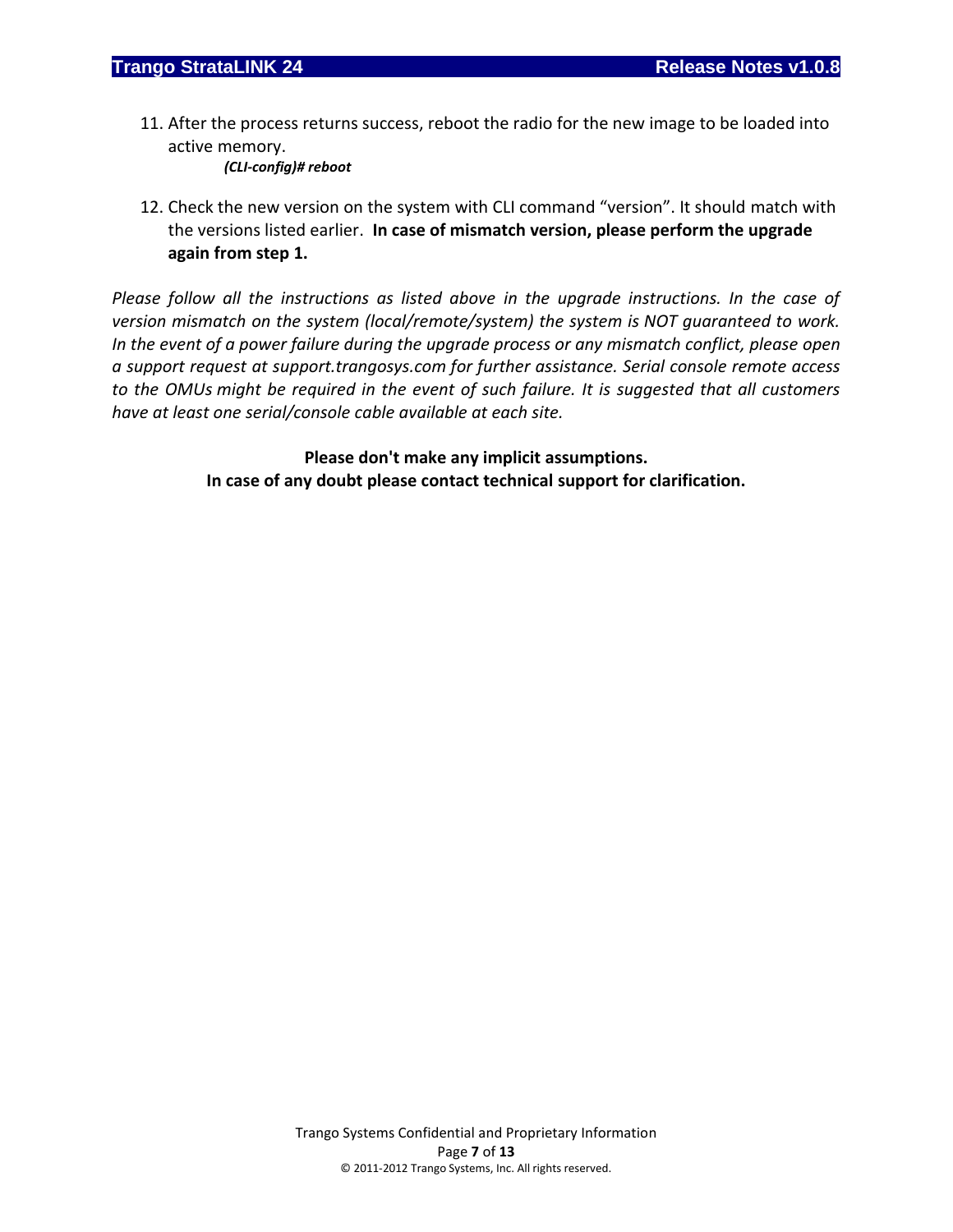## **Software Image Upgrade Procedure - TFTP (All Versions)**

**Please review these instructions before starting to ensure that you have adequate time scheduled to perform the upgrade as well as fully understand the implications of the process. While all software is tested by Trango Systems on current hardware before being released, it is strongly suggested that you initially perform this upgrade on your lab equipment and not initially in a production environment and test for any and all needed functionality before deploying.**

**Image upgrade for SL24 will be copied to flash during image upgrade (bootimage upgrade) and will not affect the working link until the system is rebooted / power cycled.**

Contrary to the FTP method, the TFTP method does not require access to an FTP server, but instead requires the use of a TFTP client included in many operating systems. Third party tools such as tftpd32 can also be used.

- 1. Download the software image from the support portal or FTP server to your local computer.
- 2. Note down the current version of the firmware loaded in the radio (CLI version).
- 3. Connect Management Ethernet port to PC.
- 4. Configure an IP address in unit if not already done.
- 5. Start a Telnet or SSH session. Log into the SL-24, go to config node and save your config if not already saved:

### *Trango System: Trango StrataLink 24 Command Line Interface v1.0.4*

*(CLI-view)# config Password: trango (CLI-config)# config save* **New configuration saved**

**SUCCESS**

6. Turn TFTPd service on the Radio ON with command:

### *(CLI-config)# tftpd on*

7. Send New Firmware Image to target Radio. (This is not done inside the radio and is done in another window on your local computer.)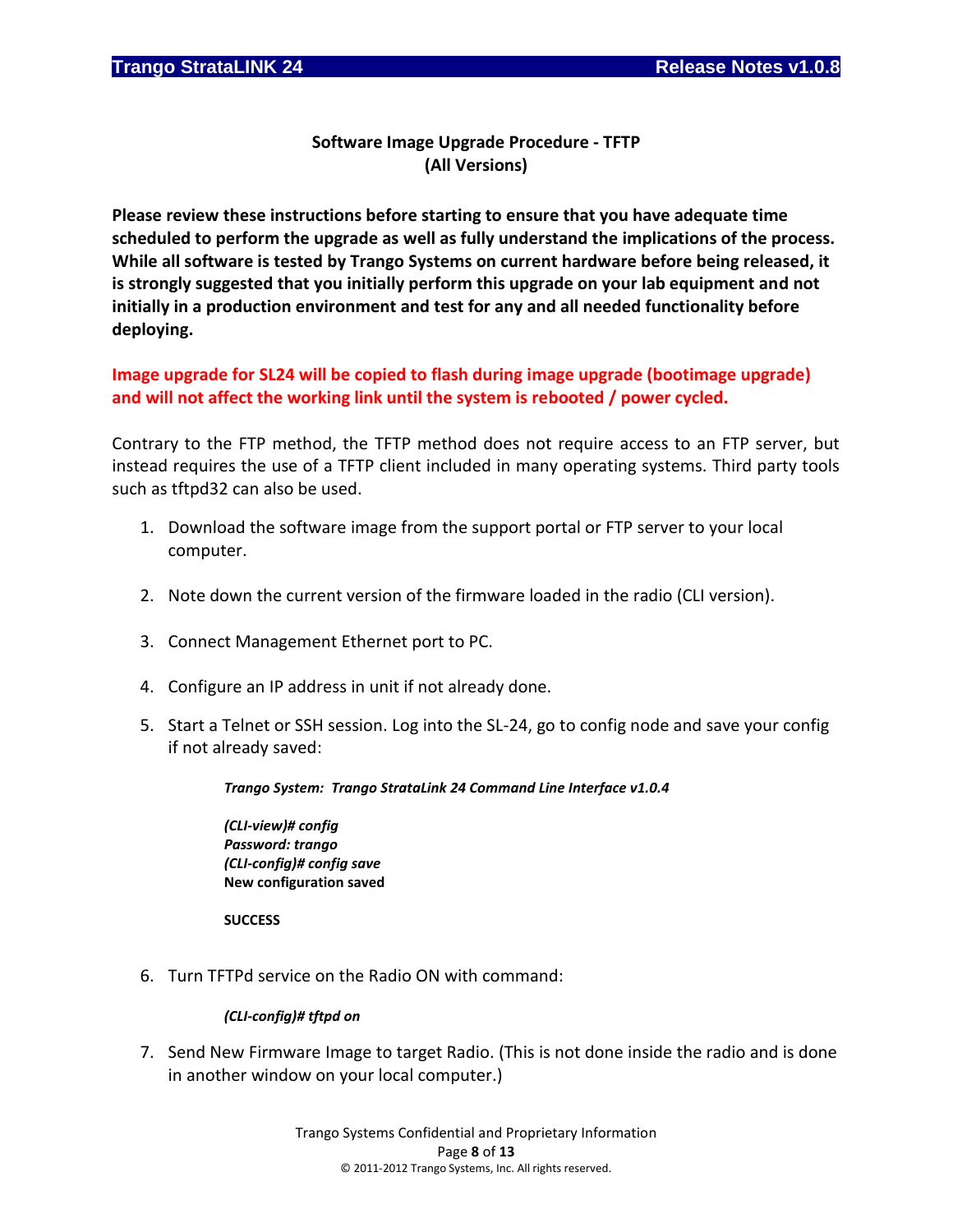In DOS window, type command:

*dos> tftp –i [ip address] put SL24\_v1.0.8.tar.gz* ip address IP Address of the Radio.

In Mac/Linux window, type commands:

*# tftp tftp> mode binary tftp> connect [radio ip address] tftp> put SL24\_v1.0.8.tar.gz tftp> quit*

8. After the file is transferred to the Radio, use the <bootimage upgrade> command from the config mode on the radio.

*(CLI-config)# bootimage upgrade* 

*. . . . . . . . . . . . . . . . . . . . . . . . . . . . . . . . . . . . . . . . . . . . . . . . . . . . . . . . . . . . . . . . . . . . . . . . . . . . . . . . . . . . . . . . . . . . . . . . . . . . . . . . . . . . . . . . . . . . . . . . . . . . . . . . . . . . . . . . . . . . . . . . . . . . . . . . . . . . . . . . . . . . . . . . . . . . . . . . . . . . . . . . . . . . . . . . . . . . . . . . . . . . . . . . . . . . . . .* 

*SUCCESS*

9. After the process returns success, reboot the radio for the new image to be loaded into active memory.

*(CLI-config)# reboot*

10. Check the new version on the system with CLI command "version". It should match with the versions listed earlier. **In case of mismatch version, please perform the upgrade again from step 1.**

*Please follow all the instructions as listed above in the upgrade instructions. In the case of version mismatch on the system (local/remote/system) the system is NOT guaranteed to work. In the event of a power failure during the upgrade process or any mismatch conflict, please open a support request at support.trangosys.com for further assistance. Serial console remote access to the OMUs might be required in the event of such failure. It is suggested that all customers have at least one serial/console cable available at each site.*

> **Please don't make any implicit assumptions. In case of any doubt please contact technical support for clarification.**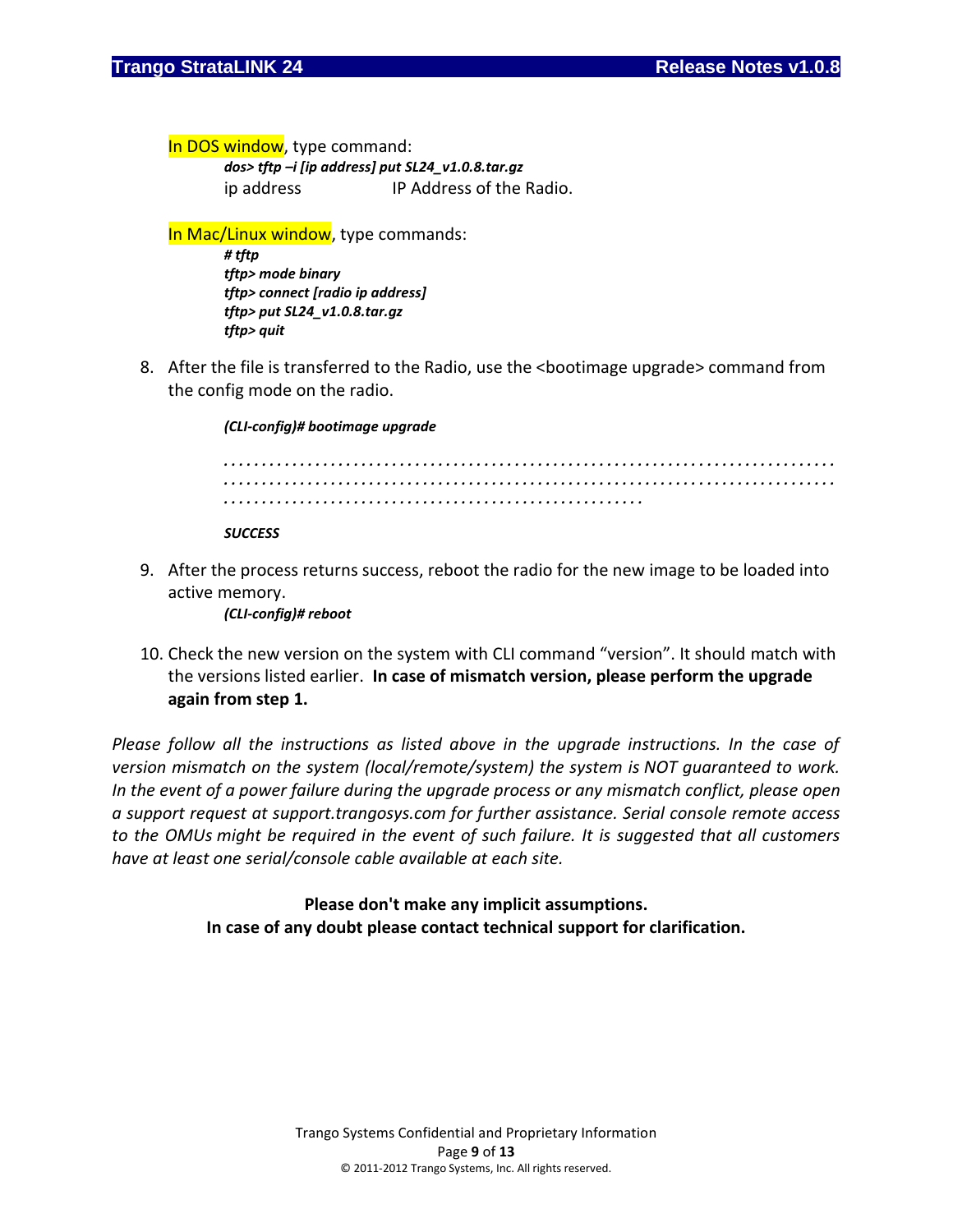# **StrataLINK 24 Software Change History**

## **Software Version 1.0.7**

| <b>FPGA</b> version: | 0112030D        |
|----------------------|-----------------|
| OS version           | 2p6r22b0D040413 |
| FW version           | 1p0r7D040413    |
| Modem Version        | 6201.4.4        |

### New Features/Enhancements

- 1. Management: Kernel level change to prevent resource conflicts.
- 2. QoS: Added Q3 Strict and Q2/Q3 Strict modes to compliment all strict and all WRR.
- 3. QoS: Enable both 802.1p and diffserv option per active port at system init.
- 4. QoS: Process QoS priority setting at the system initialization to process the highest priority available.
- 5. Tx Power: Issue power command based on the temperature adjusted power level immediately after setting freq or opmode command instead of waiting for the tx power maintenance to make the change.

### Bug fixes

- 1. Command Server: Fix related to setting variables.
- 2. QoS: DSCP priority mapping applies to both ports. Removed the per port mapping in favor of a global setting.
- 3. Qos: Egress margin was not saving across reboot.
- 4. QoS: Update port weight setting to apply to map to CoS queue as opposed to L2 priority.
- 5. SNMP: Disable all OIDs that do not apply to StrataLINK.
- 6. Web: Remove unused OIDs like refresh rate.

## **Software Version 1.0.6**

| <b>FPGA</b> version: | 0014030D        |
|----------------------|-----------------|
| OS version           | 2p6r22b0D032513 |
| FW version           | 1p0r6D032513    |
| Modem Version        | 6201.4.4        |

### New Features/Enhancements

- 1. ACM: Corrected ACM threshold values.
- 2. Counters: Display In Discards, Out Discards, CRC Errors and Collision Errors in port counters via CLI and web interface.
- 3. Frequency: Validate the user input frequency according to current bandwidth.
- 4. IBM: Switch the data port when enabling IBM to maintain management connectivity.
- 5. IBM: Web interface warning message when switching IBM settings.
- 6. Siglevel: Display both instantaneous and accumulative FER counters in siglevel.
- 7. Syslog: Provide the ability to update the timer for logging the STAT messages. This allows the user more or less frequency status updates to be logged.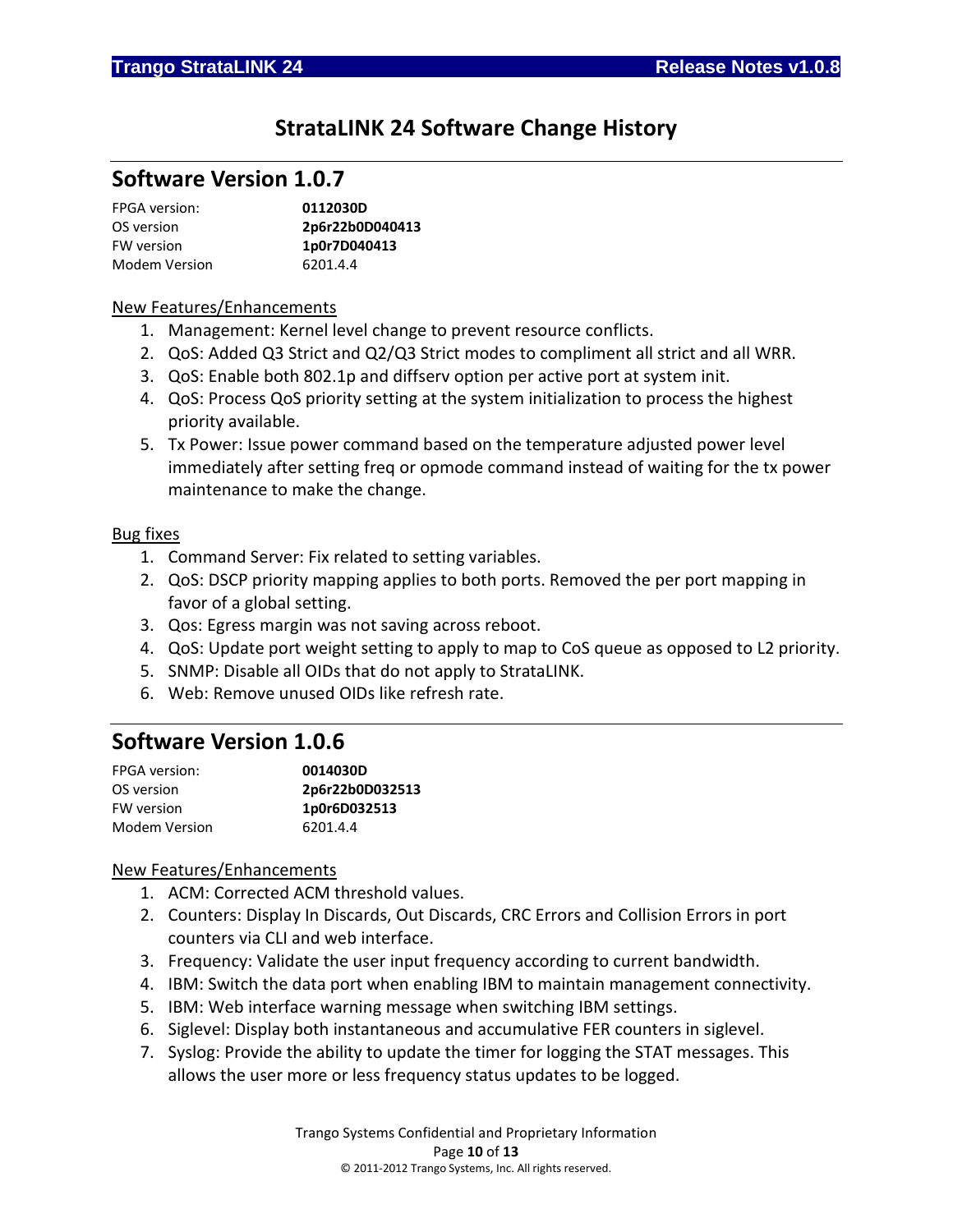8. Tx Power: Adjust power level immediately after freq or opmode command instead of waiting for tx power maintenance to adjust for temperature changes.

### Bug fixes

- 1. Counters: BER calculation based on air frames and current link speed.
- 2. Counters: Calculate the RF port rate based on the rx profile speed, not the tx profile speed.
- 3. Counters: Change RF total drop error frame to RF total dropped air frames.
- 4. IBM: Enable MAC address learning in the internal switch to allow natural filtering of known destination unicast traffic from the IBM port. This removes the previous limitation of 100 Mbps for traffic with IBM enabled. Broadcast traffic and multicast traffic will be limited to 100 Mbps with IBM enabled.
- 5. IBM: Management interface fixed with IBM tagging on to properly configure it with correct vlan ID at system power up.
- 6. Loopback: Display the correct number of iterations of loopback\_auto via CLI.
- 7. Survey: Recalculate the average and max RSSI when running through the survey.

## **Software Version 1.0.5**

| FPGA version:        | 0001030D        |
|----------------------|-----------------|
| OS version           | 2p6r22b0D030113 |
| FW version           | 1p0r5D030113    |
| <b>Modem Version</b> | 6201.4.4        |

### New Features/Enhancements

1. Improved power/RSSI values.

# **Software Version 1.0.4**

| <b>FPGA</b> version: | 0002010D        |
|----------------------|-----------------|
| OS version           | 2p6r22b0D022613 |
| FW version           | 1p0r4D022613    |
| Modem Version        | 6201.4.4        |

### Bug fixes

- 1. Configure the modem port with proper tx rx pause setting.
- 2. Changing IBM VLAN ID with tagging off previously caused gateway to be lost, now the setting will not change until tagging is enabled.
- 3. Remove in/out discard counters from CLI and web interface as they were showing erroneous data.
- 4. Optimize internal buffer size.
- 5. Improved ACS reliability through radio to radio messaging.
- 6. Receive maintenance loop.
- 7. Added ACS up and down MSE restriction, requires 10 dB.

Trango Systems Confidential and Proprietary Information Page **11** of **13** © 2011-2012 Trango Systems, Inc. All rights reserved.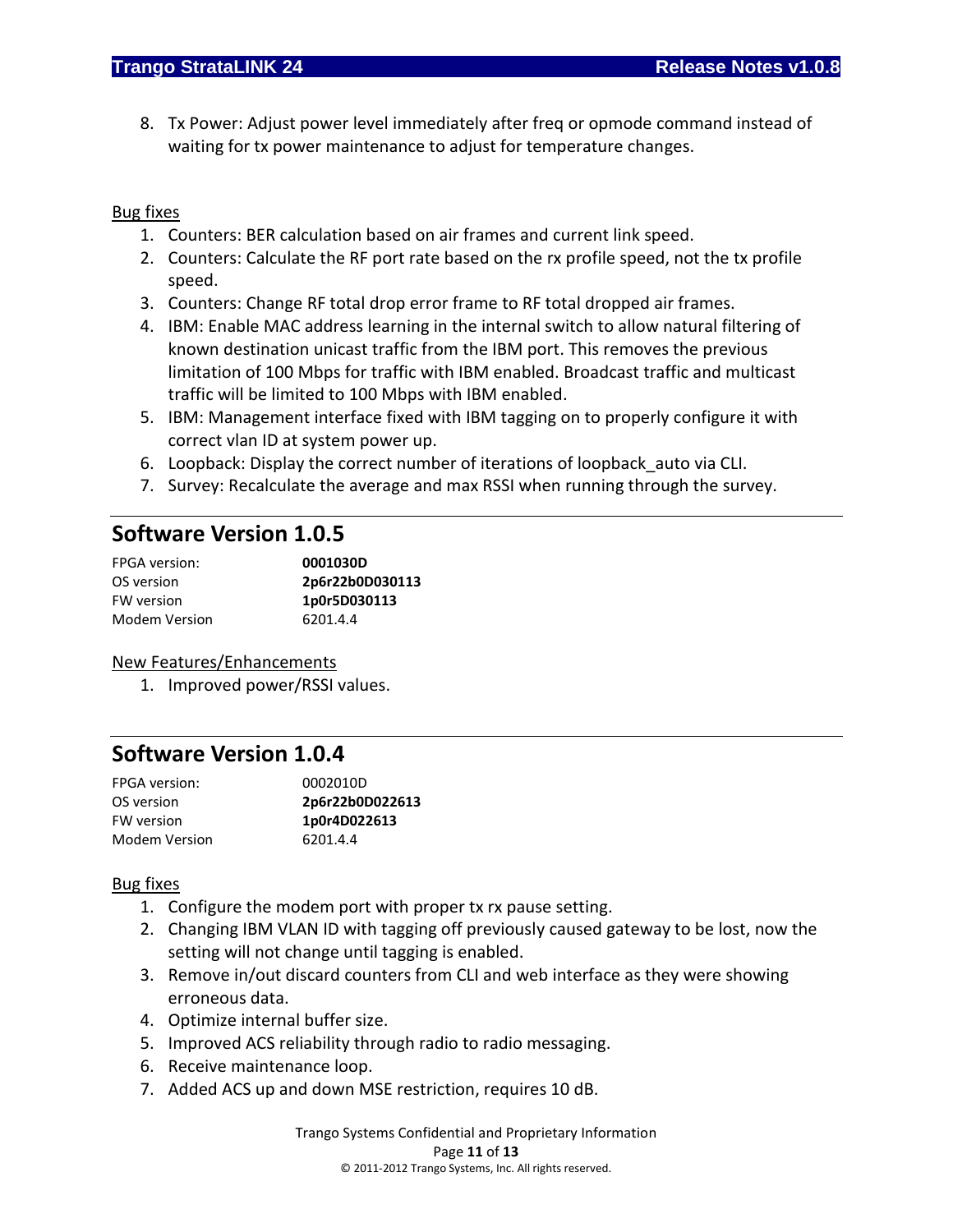## **Software Version 1.0.2**

| <b>FPGA</b> version: | 0002010D        |
|----------------------|-----------------|
| OS version           | 2p6r22b0D021113 |
| FW version           | 1p0r2D021113    |
| Modem Version        | 6201.4.4        |

### Bug fixes

1. Ignore white space at beginning of unit id and gps info as a space was being added on each reboot.

## **Software Version 1.0.1**

| <b>FPGA</b> version: | 0002010D        |
|----------------------|-----------------|
| OS version           | 2p6r22b0D020113 |
| <b>FW</b> version    | 1p0r1D020113    |
| Modem Version        | 6201.4.4        |

### New Features

- 1. Egress margin for 200, 300 & 400 Mbps license caps fixed at 25%.
- 2. Pop-up message to inform user what has been done and what the next steps are when doing a diagnostic export or config export via web interface.

### Bug fixes

- 1. Broadcasting default MAC as opposed to assigned MAC on bootup.
- 2. Egress and burst rate setting at startup.
- 3. Delay management access until system and all applications are ready for operation.
- 4. Loglevel updated for specific actions: egress margin and throughput capping as well as power offset message when executed with display as a 0 [SET].
- 5. License key setting on the web interface.
- 6. Error checking message for snmp read/write string. Both strings may not be configured to be the same value.
- 7. Loopback auto to display RSSI and turn off the internal modem data port to prevent traffic loopback.

# **Software Version 1.0.0**

| <b>FPGA</b> version: | 0002010D        |
|----------------------|-----------------|
| OS version           | 2p6r22b0D122512 |
| <b>FW</b> version    | 1p0r1D122512    |
| Modem Version        | 6201.4.4        |

### Key Features

- 1. Automatic Channel Selection
- 2. Hitless Adaptive Modulation for all modulations.
- 3. Native Ethernet support.
- 4. Packet QoS based on 802.1p